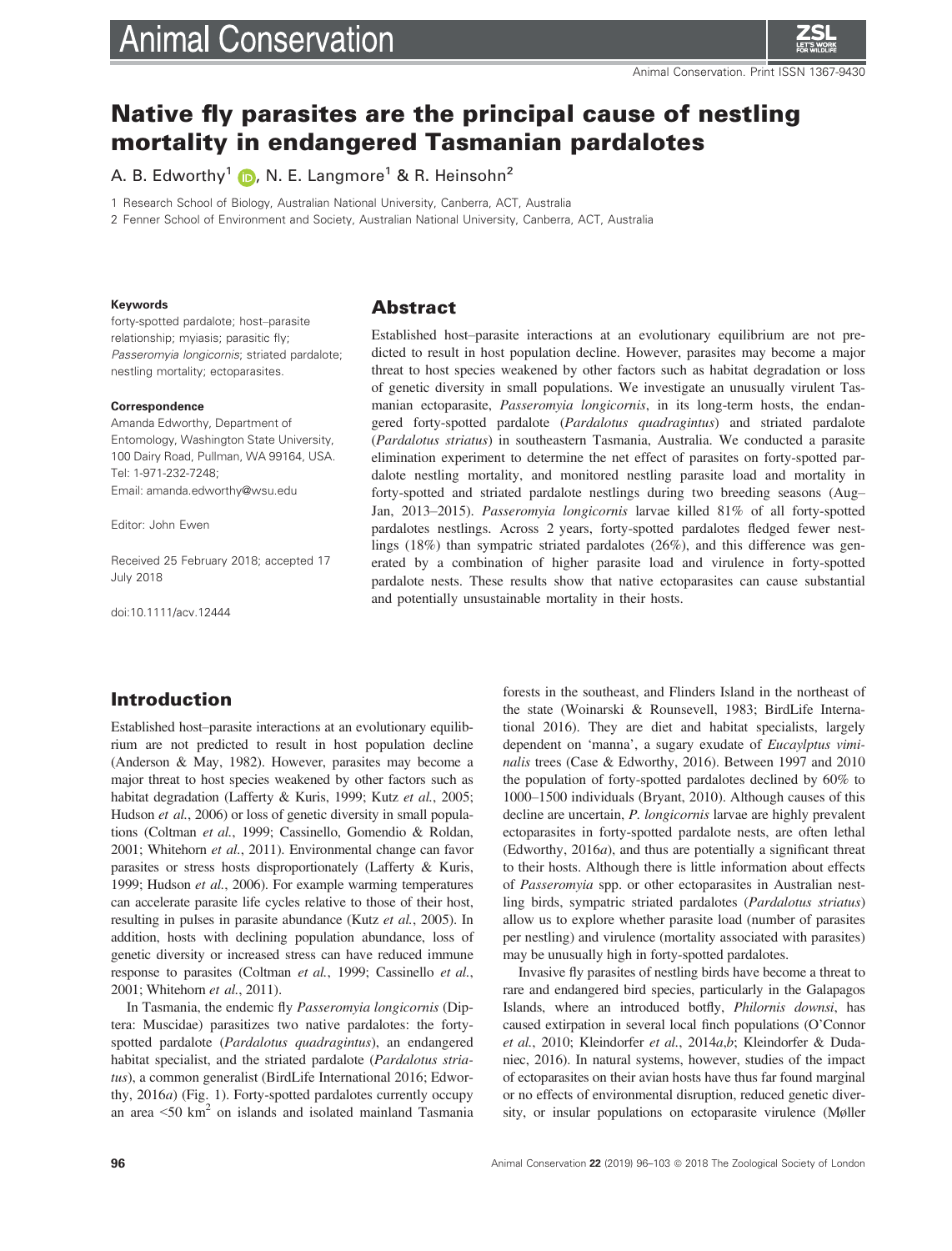

Figure 1 (a) Forty-spotted Pardalote nestling parasitized by Passeromyia longicornis larvae. (b) Third instar P. longicornis larvae recently emerged from their host. [Colour figure can be viewed at zslpublications.onlinelibrary.wiley.com.]

et al., 2009, 2013; Antoniazzi et al., 2011). Here, we investigate whether a native parasite is a significant cause of mortality in its long-term host, the forty-spotted pardalote. Specifically, we (1) quantify nest success and sources of failure in forty-spotted and sympatric striated pardalotes, (2) use a parasite elimination experiment to determine the net effect of P. longicornis parasites on forty-spotted pardalote nestling survival and (3) compare P. longicornis load and associated mortality in forty-spotted and striated pardalote nests.

## Materials and methods

#### Study species and sites

Both forty-spotted pardalotes and P. longicornis are endemic to Tasmania, likely the result of speciation generated by at least 12 000 years of geographical separation from mainland Australia (Rldpath & Moreau, 1966; Pont, 1974). The closest relative of P. longicornis, is Passeromyia indecora, and is endemic to mainland Australia; nucleotide divergence between these species is 5% (Nelson & Grzywacz, 2017), and they are considered distinct species (Hajibabaei et al., 2007). Striated pardalotes are distributed throughout much of Tasmania and

Animal Conservation 22 (2019) 96-103  $\circledcirc$  2018 The Zoological Society of London 97 (2018) 97

continental Australia; however, the Tasmanian form is a morphologically distinct subspecies whose non-breeding range overlaps with mainland subspecies (Higgins & Peter, 2002).

Study sites were located on North Bruny Island, Tasmania, Australia, at Waterview Hill (43.10°S, 147.36°E) and Murrayfield Farm (43.12°S 147.38°E), comprising three patches of habitat: South Waterview (15 ha), Dennes (12 ha), and Murrayfield patch #16 (5 ha; see Brown, 1986 for patch numbering scheme). All sites were within 3 km of each other, and were a patchwork of dry woodlands containing *Eucalyptus* viminalis and grazed pasture. South Waterview and Dennes sites were dominated by E. viminalis, but also contained Eucalyptus globulus, Eucalyptus pulchella and Eucalyptus obliqua. Murrayfield patch #16 had similar species composition, but no single dominant species. In 2008, the Tasmania Department of Primary Industries, Parks, Wildlife and Environment installed 100 boxes intended for use by forty-spotted pardalotes, including 50 boxes at South Waterview and 50 boxes at Dennes (32 of which were within suitable habitat). In 2013, we installed 20 additional boxes at Murrayfield patch #16. Boxes were spaced 15–50 m apart to achieve a density of  $\sim$ 3.4 per ha across all sites. They were constructed of plywood with dimensions of 12 cm x 12 cm x 30 cm, oriented horizontally, with a  $28-30$  mm entrance diameter (La Trobe University, Melbourne, VIC, Australia).

Forty-spotted and striated pardalotes were common at the study sites. Forty-spotted pardalotes lay 3–5 eggs (typically 4–5), striated pardalotes lay 2–4 eggs (typically 3–4) and both produce one to two broods per year (A. Edworthy, unpublished data). Both species nest in natural cavities and nest boxes, but we were unable to access nestlings in natural cavities and this study relied on birds nesting in nest boxes. However, timing and frequency of nest failure does not differ significantly between nest boxes and natural hollows (Edworthy, 2016c). Clutch size of forty-spotted pardalotes was somewhat higher in nest boxes  $(4.3 \pm 0.13 \text{ eggs})$  than in natural cavities  $(3.68 \pm 0.18)$  (Edworthy, 2016*c*).

Passeromyia longicornis was present in 87% of fortyspotted pardalotes nests and 88% of striated pardalote nests at the study sites (Edworthy, 2016a). Passeromyia longicornis larvae are obligate parasites of nestling birds, often causing mortality in their hosts (Pont, 1974; Edworthy, 2016a). First instar larvae burrow under the skin of nestlings where they remain for 4–7 days feeding on blood and dead tissue until emerging from the host as 3rd instar larvae that develop a cocoon in the nest material (Edworthy, 2016a).

#### Nest monitoring

We monitored reproductive success of forty-spotted and striated pardalotes and their ectoparasite loads during two breeding seasons, Aug–Jan, 2013–2015. We located nests by checking all nest boxes at least every 4 days throughout Aug–Oct, and watching for re-nesting activity or the presence of new pairs at boxes Nov–Dec. Nests were accessed using ladders to determine timing of breeding, number of eggs laid (clutch size), number of nestlings hatched and number of nestlings fledged. At each check, nestlings were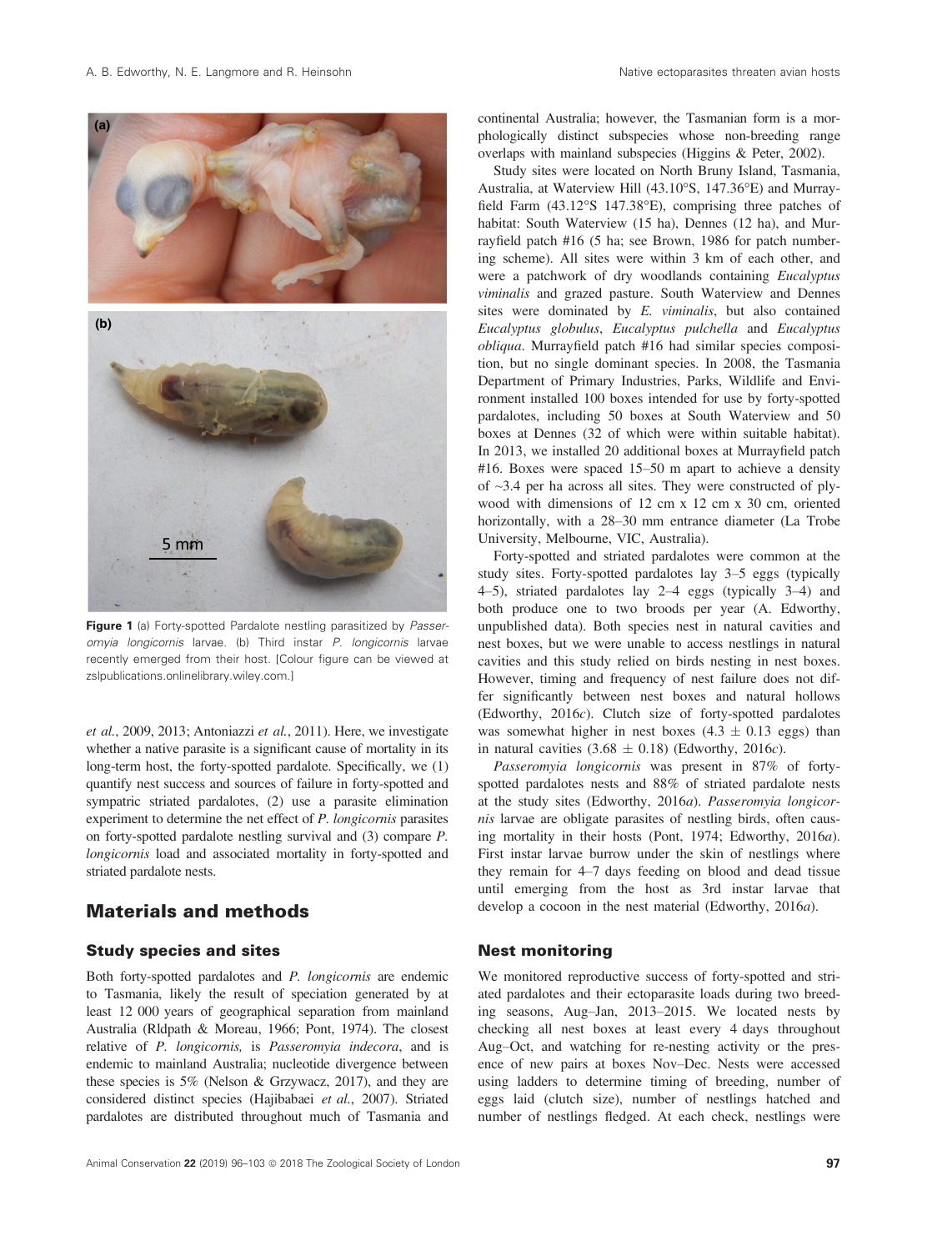removed from the nest and examined for parasitic fly larvae, which were counted. To identify individual nestlings, we marked one or both legs with permanent marker (Sharpie, Oak Brook, IL, USA) until they were banded at  $\sim$ 20 days of age. Nestlings were aged by mass and size at the first check after hatching. We developed growth curves for forty-spotted pardalotes based on 30 nestlings which we found on hatch day. Nests were monitored until nestlings fledged or died.

#### Parasite elimination experiment in fortyspotted pardalote nests

During the 2014/15 (hereafter, '2014') field season, we conducted a parasite elimination experiment using an ecofriendly insecticide (Avian Insect Liquidator; Vetapharm, Wagga Wagga, New South Wales, Australia) to fumigate nests. The active ingredients of Avian Insect Liquidator (hereafter, 'insecticide') are permethrin, piperonyl butoxide and methoprene. We sprayed nest material with insecticide within the week prior to hatching. The treatment lasts for 6 weeks, and was only reapplied if parasites appeared on the nestlings, in which case they were individually dabbed with insecticide, eliminating almost all remaining parasites. Control nests were untreated but were visited with the same frequency as treated nests. Treatment and control nests were assigned randomly in pairs (blocked randomization).

This design included 30 nest attempts in boxes, by 25 forty-spotted pardalote pairs, five of which re-nested in the same box after an initial failure. We kept these second attempts in the control group, and included both nest attempts in the study. Three nests were found within a day of hatching and were included in the study as additional controls. Most nests were at the Dennes and Waterview sites, with an additional two nests at Murrayfield patch #16. Although forest composition was slightly different at these sites, we did not include site in any models given the small sample size at Murrayfield  $(n = 2)$ . To assess the effects of insecticide treatment on parasite load (maximum number of parasites observed on a nestling), we constructed a GLMM with a Poisson error distribution, parasite load (a count variable) as the response variable, insecticide treatment (fumigated versus untreated) as a fixed effect, and pair ID as a random effect to account for inclusion of second nesting attempts by five pairs in the control group. There was no evidence of overdispersion in this model.

To determine the effect of parasite reduction on fledging success, we constructed a GLMM with a binomial error distribution. Because insecticide treatment was applied at the nest level, counts of number of nestlings fledged vs. died at the nest level was used as the response variable. Treatment (fumigated vs. untreated) was a fixed effect, and pair ID was a random effect to account for inclusion of second nesting attempts. We also tested for effects of nest attempt number and initial brood size, and found none  $(z = 0.21)$ ,  $P = 0.834$  and  $z = 0.99$ ,  $P = 0.323$ , respectively), so we dropped these variables from the final model to avoid overfitting.

#### Relationship of parasite load and probability of fledging across host species

We used data from the 2013 and 2014 breeding seasons to examine the relationship between P. longicornis load and nestling mortality in nests of both forty-spotted and striated pardalotes. There were 32 nests by 20 forty-spotted pairs and 44 nests by 24 striated pairs, all of which nested in boxes at the Dennes (23 nests) and Waterview (51 nests) and Murrayfield (2 nests) sites. Fumigated nests were excluded from this analysis because the goal was to compare parasite effects between forty-spotted and striated pardalotes, and we did not fumigate striated pardalote nests. To determine the effect of parasite load on probability of fledging, we constructed a GLMM with a binomial distribution. In this analysis, we tracked the fates of individual nestlings, and whether a nestling fledged or died was the binary response variable. Parasite load (maximum number of parasites observed on a nestling), host species (forty-spotted vs. striated pardalote), the interaction of parasite load and host species were fixed effects. Nest ID was included as a random effect to account for sampling of multiple nestlings within broods. We also tested for an effect of brood size, but found none  $(z = 0.04, P = 0.968)$  and dropped this variable from the model to avoid over-fitting.

To estimate differences in parasite load between species and years, we constructed a GLMM with a Poisson distribution (no evidence of overdispersion), in which parasite load was the response variable and host species was a fixed effect. Nest ID and year were included as random effects to account for sampling multiple nestlings within broods, and seasonal variation in parasite variation, respectively.

All statistical analyses were conducted using the statistical program R (R Core Team 2015). We constructed linear mixed effects models (LMEs) and generalized linear models (GLMs) using the package 'nlme' (Pinheiro et al., 2016), and constructed generalized linear mixed effects models (GLMMs) using the package 'lme4' (Bates et al., 2015). We used Wald's test to assess the significance of dichotomous and continuous variables, and likelihood ratio tests to assess the significance of variables with more than two levels. All reports of uncertainty are  $\pm$  se unless indicated otherwise.

## **Results**

#### Parasite elimination experiment in fortyspotted pardalote nests

We treated 11 nest attempts by 11 pairs with insecticide, and 19 nest attempts by 14 pairs (five pairs re-nested following failure) were untreated controls. Treatment with insecticide resulted in a substantial reduction of parasite intensity, with just  $0.3 \pm 0.2$  SE parasites per nestling in treated nests, compared to  $4.6 \pm 1.5$  parasites per nestling in untreated nests (difference = 4.3 parasites,  $t = 5.02$ ,  $P < 0.001$ ) (Fig. 2a, see Table S1). The few parasites that remained were killed within their first 4 days of life by direct application of insecticide.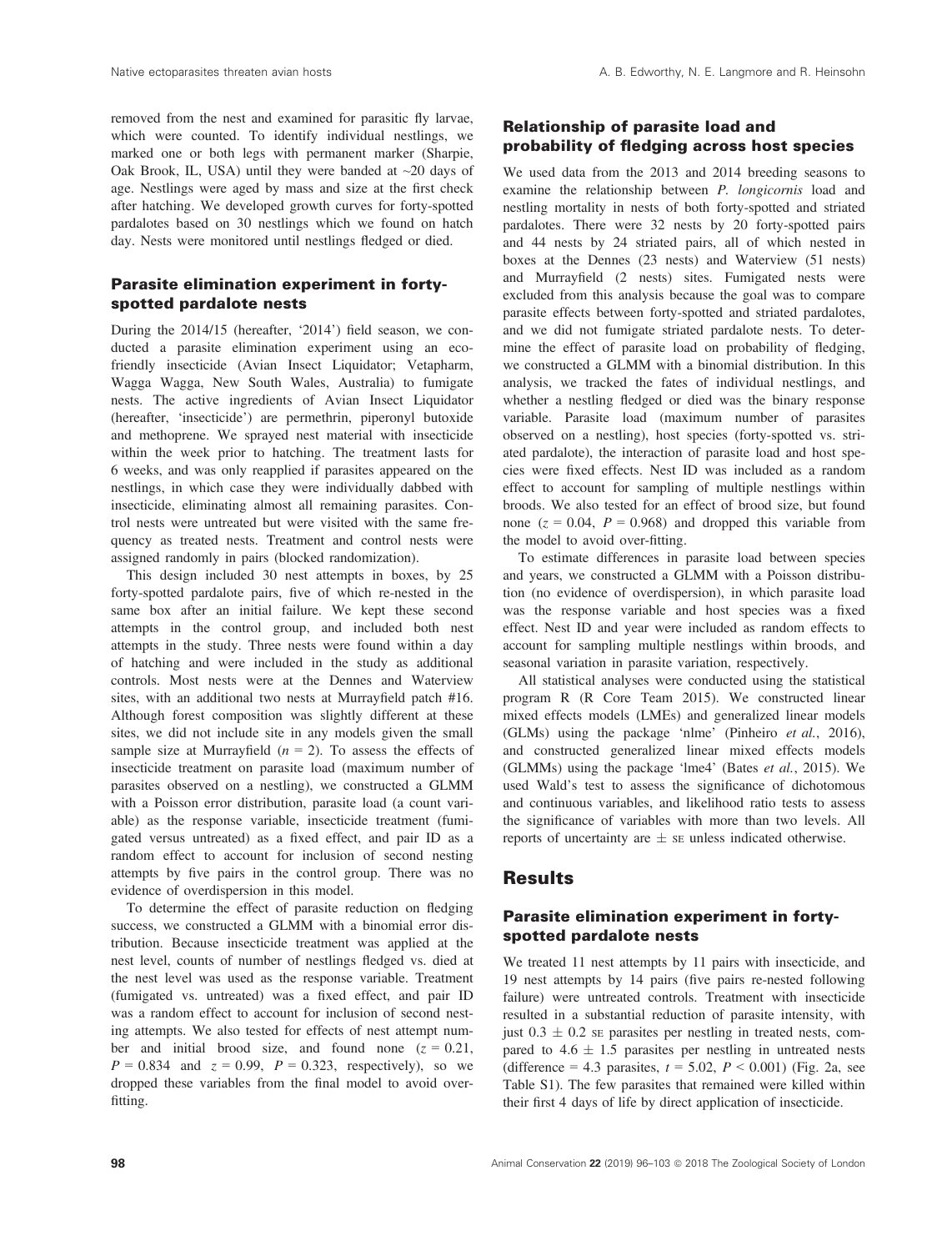

Figure 2 Results of a parasite-reduction experiment to assess the impacts of Passeromyia longicornis parasitism on forty-spotted pardalote nestlings in southeastern Tasmania, Australia, during the 2014 breeding season (Aug 2014 – Jan 2015). (a) Effect of insecticide treatment on nestling-level parasite load (maximum number of parasites observed on a nestling) (n treated = 42 nestlings in 11 broods, n control = 69 nestlings in 19 broods). (b) Effect of parasite elimination on probability of fledging (no. nestlings in brood that fledged vs. died). Values are back-transformed from GLMM estimates, and error bars show standard error.

Treatment and control nests had similar initial brood sizes  $(4.27 \pm 0.47$  and  $3.73 \pm 1.31$  nestlings, respectively). However, percent of nestlings fledged was just 8% in control nests compared with 89% in treated nests  $(z = -5.05$ ,  $P \le 0.001$ ) (Fig. 2b, see Table S2). From this we infer that 81% of nestling mortality in untreated nests can be explained by the presence of parasitic fly larvae. Eleven percent of nestlings died in fumigated nests, possibly from a combination of hypothermia, starvation and disease.

#### Relationship between parasite load and probability of fledging across host species and year

We monitored nestling survival to fledging and parasite load in 156 forty-spotted and 171 striated pardalote nestlings. Probability of fledging declined with increasing parasite load in both pardalote species ( $z = -2.68$ ,  $P = 0.007$ ). While the effects of species and the interaction of species and parasite load were both non-significant (see Table S3), forty-spotted pardalotes had greater mortality in response to parasitism than striated pardalotes, especially at high parasite loads (Fig. 3a,b).

Parasite load was also higher in forty-spotted pardalote nestlings (14.8  $\pm$  1.8 larvae; range = 0–28) than in striated pardalote nestlings  $(10.8 \pm 1.1; \text{ range} = 0.29)$   $(z = -2.01,$  $P = 0.045$ ; see Table S4). Parasite load was higher in 2013 than 2014 (Fig. 4), but when tested as a fixed effect this difference was not statistically significant ( $z = -0.505$ ,  $P = 0.614$ .

#### **Discussion**

Nestling mortality was 81% in forty-spotted pardalote nests parasitised by P. longicornis. This is a native host–parasite relationship, and such high virulence is considered unusual in established host–parasite systems. We show that ectoparasites can become a significant and likely unsustainable source of mortality in their long-term hosts. In addition, the presence of a relatively tolerant host (striated pardalote)



Figure 3 Effect of ectoparasite load on probability of fledging in untreated nests for (a) forty-spotted pardalotes and (b) striated pardalotes nesting in boxes at Bruny Island, Tasmania, during two breeding seasons (Aug–Jan, 2013–2015). Circle area represents sample size, and shaded regions are 1st and 3rd quartiles.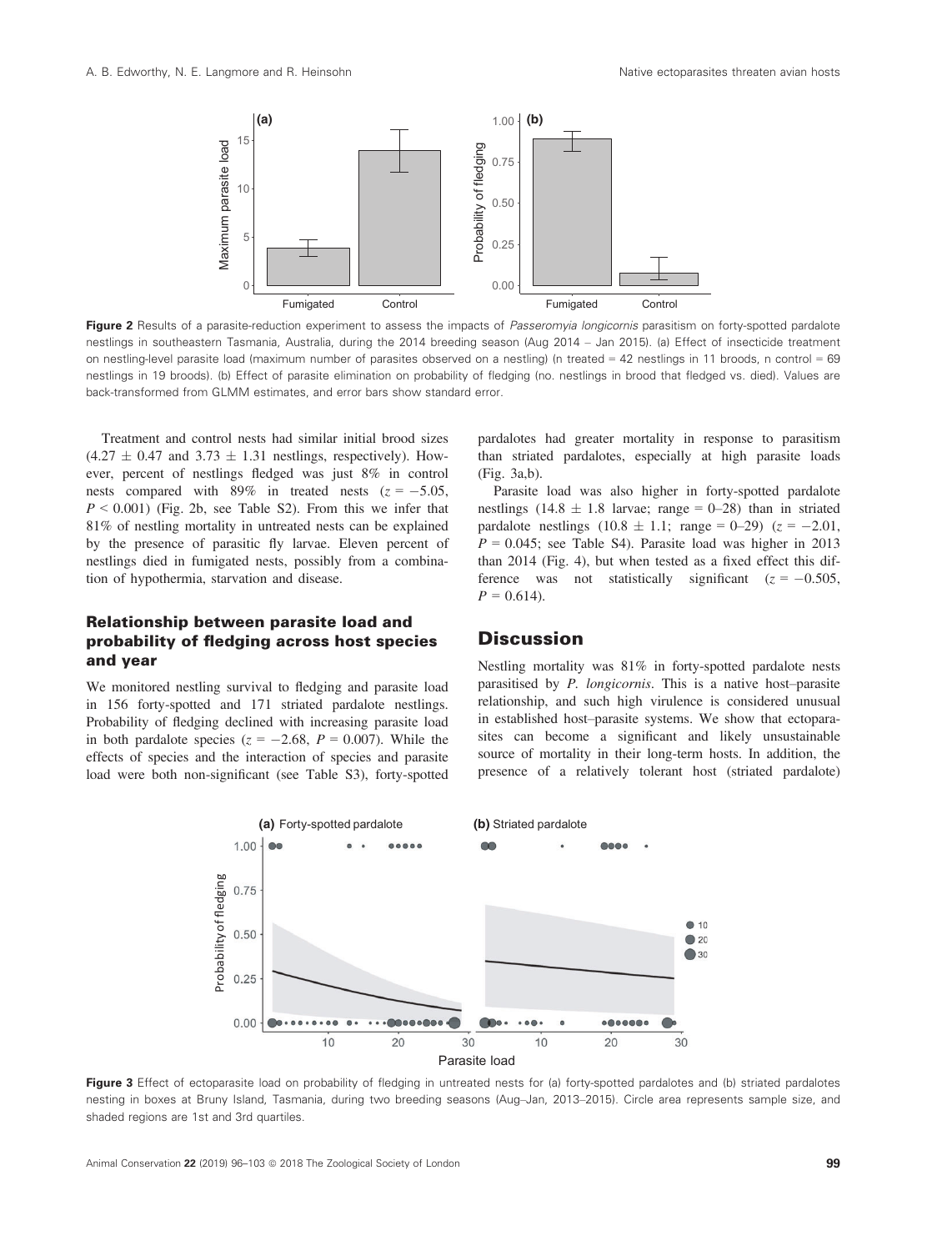

Figure 4 Comparison of parasite load on forty-spotted (grey) and striated pardalote (black) nestlings at Bruny Island, Tasmania, during two breeding seasons (Aug–Jan, 2013–2015). Error bars represent standard error.

potentially increases risk to forty-spotted pardalotes; if striated pardalotes maintain their densities while forty-spotteds decline, then the effect of density dependence is lost, and the continued transmission of parasites from striated to fortyspotted pardalotes may allow parasites to drive forty-spotted pardalotes to extinction (Tompkins et al., 2000; Hudson et al., 2006). Although all nests monitored in this study were in nest boxes, patterns of mortality were similar between these two nest types. Nest success (probability of fledging at least one nestling) did not differ between natural cavities and nest boxes, and mean nestling age at death was <7 days in both nest types, consistent with parasite-induced mortality (Edworthy,  $2016c$ ).

Nest failure is particularly costly for forty-spotted pardalotes given their heavy investment into individual nesting attempts. They lay clutches of 4–5 eggs and their incubation and nestling periods last up to 55 days in total. The fecundity data available for other cavity- and burrow-nesting Australian passerines suggest that nestling mortality was unusually low in both pardalote species. Treecreeper nest success (percent of nests that fledged at least one young) ranges from 48% in to 78% with a mean of 67% across four species (rufous treecreeper [Climacteris rufus], brown treecreeper [Climacteris picumnus], white-throated treecreeper [Cormobates leucophaea] and red-browed treecreeper [Climacteris erythrops]) (Noske, 1991; Luck, 2001; Doerr & Doerr, 2006). Nest success in Gouldian finches (Erythrura gouldiae), which are classified as endangered under the EPBC act, was  $56\%$  over three years  $(n = 157$  nests; Tidemann et al., 1999; Department of the Environment 2018). Forty-spotted and striated pardalotes had nest success of 35% and 38%, respectively, both substantially lower than estimates for other cavity-nesting species. Demographic modeling in combination with long-term population monitoring

throughout their island and mainland ranges is needed to determine whether *P. longicornis* is a main driver of population decline in forty-spotted pardalotes.

Passeromyia longicornis load was higher in forty-spotted pardalotes than striated pardalotes, and there was a nonsignificant effect of higher parasite-associated mortality in forty-spotted pardalotes, especially at high parasite loads. Together these effects likely account for the lower nest success in forty-spotted pardalotes. Physiological and immune differences between pardalote species may influence parasite load. Whereas, striated pardalotes are common generalists, Forty-spotted pardalotes have a history of range contraction and population decline, which can result in inbreeding, reduced immune diversity (e.g. MHC complex), and poor capacity to resist parasites (Radwan, Biedrzycka & Babik, 2010; Owen, Nelson & Clayton, 2010). In addition, capacity to mount an immune response is closely tied to body condition (Møller et al., 1998), and the forty-spotted pardalote's specialized diet may make it vulnerable to food shortages (Owens & Bennett, 2000; Higgins & Peter, 2002; Case & Edworthy, 2016). All remaining forty-spotted pardalote habitat is secondary growth, and much of their habitat is fragmented by agricultural or residential development (Fensham, 1989; Bradshaw, 2012). Grazing, altered fire regime and a recent decade of drought have changed the forest structure and composition, all of which may affect food supply and body condition of forty-spotted pardalotes (Bryant, 2010; Bureau of Meteorology 2015). Finally, warming temperatures can increase rates of reproduction in invertebrate parasites, whereas their vertebrate hosts are more constrained (Kutz et al., 2005). The life cycle of Passeromyia longicornis is accelerated by warm temperatures (Edworthy, 2016a), and warm years in southeastern Tasmania may promote increased parasite abundance. Further research into environmental factors influencing parasite abundance, as well as factors related to declining host populations (e.g. inbreeding, poor body condition), is needed to determine whether high parasiteinduced mortality is a cause or consequence of population decline.

Our results show that parasitism by  $P$ . longicornis is a major conservation concern for protection of forty-spotted pardalotes. Passeromyia longicornis kills most (81%) nestlings, and methods of fly control or management need to be considered. Causton, Cunningham & Tapia (2013) outline possible management strategies for controlling flies that parasitize birds. These include trapping adult flies with pheromones or other attractants to reduce their population size. This would require identifying species-specific attractants for P. longicornis, and regular trap maintenance, but may be feasible as forty-spotted pardalotes are confined to a small range area. Second, release pheromones can be used to disrupt mating among adult flies. This would require identification and synthesis of species-specific pheromones, but can be highly effective in causing population collapse in the target species. Third, classical or augmentative biological control using parasitoid wasps can reduce the impact of the target species. Because P. longicornis is a native species, augmentative control that supplements populations of native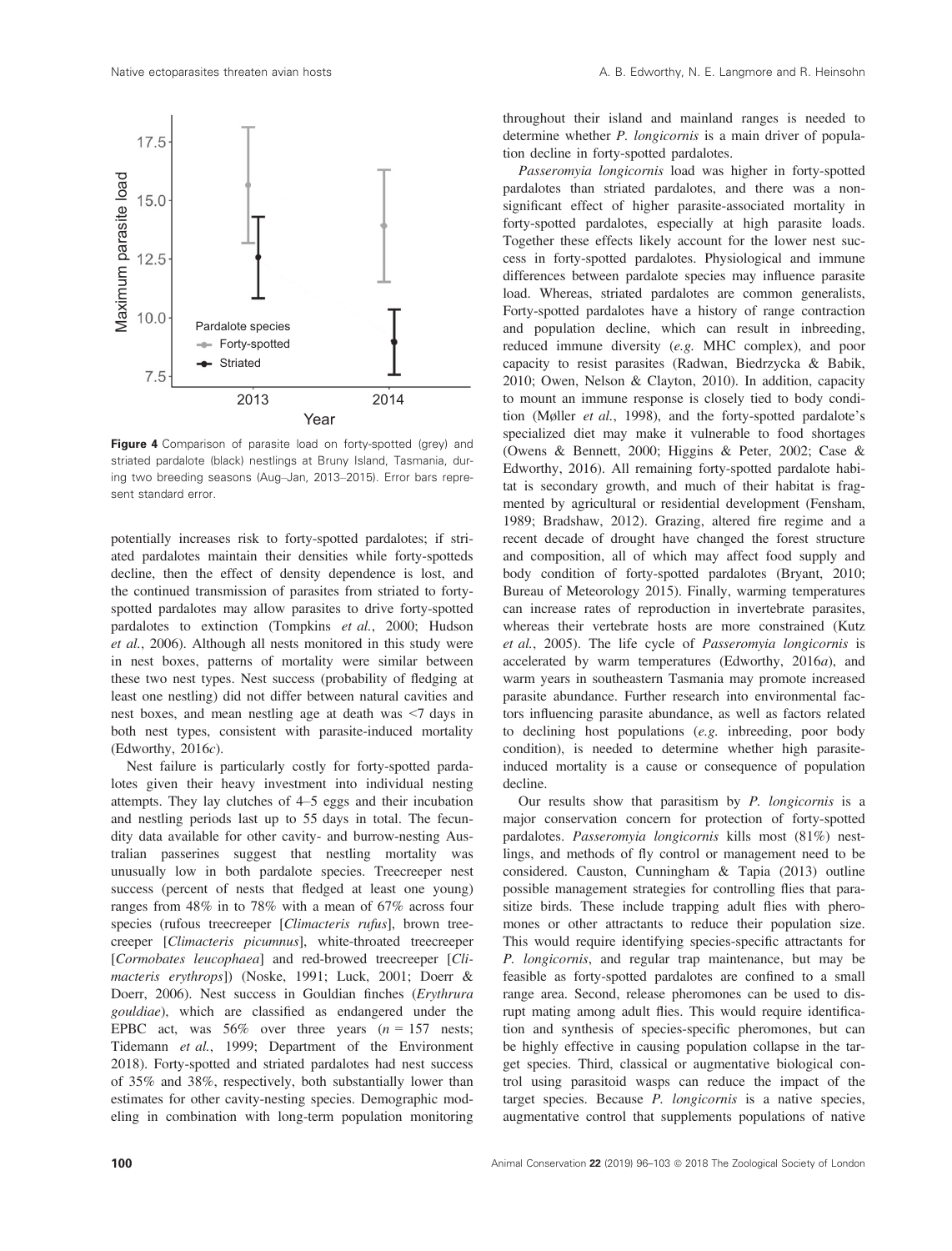parasitoid wasps is a better option than introduction of nonnative biocontrol agents. However, no parasitoid wasps have yet been detected in P. longicornis larvae.

Chemical control through spraying nests with eco-friendly insecticides is among the most effective of control measures (Koop et al., 2011; Causton et al., 2013), and is likely the most immediately viable option for forty-spotted pardalotes. Application of Avian Insect Liquadator to nest material eliminated most parasites from nests and increased fledging success from 8 to 89%. In the presence of a nest-monitoring program, this is a highly effective method for boosting reproduction output. However, at a broader scale, manually fumigating large numbers of nests is challenging, and research into alternate methods of fumigating nests is needed. Knutie et al. (2014) developed a method of placing cotton balls treated with insecticide, which the birds then use to line their nests, effectively self-fumigating their nests and eliminating the need for managers to know the location and stage of nests. Forty-spotted pardalotes line their nests with soft materials including sheep wool, which makes them a promising candidate for this method. In addition, knowledge of fly abundance and distribution across forest types and within forest structure (e.g. vertical layers), may allow us to manage habitat for low fly abundance, or place nest boxes in locations with low fly density.

Overall, our results show that native ectoparasites can become a major conservation concern for their long-term avian hosts. Forty-spotted pardalotes are an endangered and declining species, and parasitism by *P. longicornis* larvae is the principle cause of nestling mortality. This is a critical threat, and ectoparasite management should be a conservation priority for the species.

#### Acknowledgements

We thank Beth MacDonald, Javier Cotin, Meagan Grabowski, Kelsie Hardman, Marika van der Pol, Charlie Governali, George Cummins, Coralie Tate, James Edworthy, Ryan Steiner, Marissa Buschow, Lachlan Wilmott, Jono Henshaw, Sam Case and Sean MacDonald for their assistance in the field. Matt Webb and Mark Holdsworth installed the initial 100 nest boxes used in this study. We thank Dejan Stojanovic, Sonia Kleindorfer, Jeb Owen and Kathy Martin for discussion of ideas related to this paper. Andrew Cockburn, Janet Gardner, Thomas Merkling, Cat Young, Jeff Walters, Paul Sunnucks and Matt Jones provided constructive feedback on this paper. The Indigenous Land Corporation allowed us to conduct research at Murrayfield Farm, and Tasmania Parks and Wildlife allowed us access to Maria Island and Derwent Region reserves. This project was funded by the Australian National University Research School of Biology, and by grants to AE from Birdlife Australia (Emu-Austral Ornithology Award, Professor Allen Keast Student Research Award, Stuart Leslie Bird Research), the Paddy Pallin Foundation (Terrestrial Conservation Grant), the Australian Academy of Science (Margaret Middleton Fund for Endangered Australian Vertebrates), the Ecological Society of Australia (Jill Landsberg Trust Fund Scholarship),

Sigma Xi Scientific Research Society (Grants-in-aid of research), the Natural Science and Engineering Council of Canada (Postgraduate Scholarship-Doctoral) and the Holsworth Wildlife Research Fund. Research methods were approved by the ANU Animal Ethics Committee (AEEC 2012/34), and the Tasmania Department of Primary Industries, Parks, Water and the Environment (Scientific permits TFA13956 and TFA14295).

#### Data accessibility

Data presented in this study will be archived in Dryad.

#### References

- Anderson, R.M. & May, R.M. (1982). Coevolution of hosts and parasites. Parasitology 85, 411–426.
- Antoniazzi, L.R., Manzoli, D.E., Rohrmann, D., Saravia, M.J., Silvestri, L. & Beldomenico, P.M. (2011). Climate variability affects the impact of parasitic flies on Argentinean forest birds. J. Zool. 283, 126–134.
- Bates, D., Maechler, M., Bolker, B. and Walker, S. (2015). lme4: Linear mixed-effects models using Eigen and S4. R package version 1.1-9, [https://CRAN.R-project.org/package=lme4.](https://CRAN.R-project.org/package=lme4)
- BirdLife International. (2016). Pardalotus quadragintus. The IUCN Red List of Threatened Species 2016: e.T22704493A93971660. [https://doi.org/10.2305/iucn.uk.](https://doi.org/10.2305/iucn.uk.2016-3.rlts.t22704493a93971660.en) [2016-3.rlts.t22704493a93971660.en.](https://doi.org/10.2305/iucn.uk.2016-3.rlts.t22704493a93971660.en) Downloaded on 10 November 2017.
- Bradshaw, C.J. (2012). Little left to lose: deforestation and forest degradation in Australia since European colonization. Plant Ecol. 5, 109–120.
- Brown, P. B. (1986). The Forty-spotted Pardalote in Tasmania. Hobart: Tasmanian National Parks & Wildlife Service.
- Bryant, S. L. (2010). Conservation assessment of the endangered forty-spotted pardalote 2009–2010. Report to TSS, DPIPWE and Tasmanian Land Conservancy.
- Bureau of Meteorology. (2015). Climate Data Online, data file for Dennes Point weather station (#094255), Australian Government, Bureau of Meteorology, viewed 6 June 2015, <http://www.bom.gov.au/climate/data/>
- Case, S.B. & Edworthy, A.B. (2016). First report of "mining" as a feeding behaviour among Australian manna-feeding birds. The Ibis 158, 407–415.
- Cassinello, J., Gomendio, M. & Roldan, E.R. (2001). Relationship between coefficient of inbreeding and parasite burden in endangered gazelles. Cons. Biol. 15, 1171– 1174.
- Causton, C., Cunningham, F. and Tapia, W. (2013). Management of the avian parasite Philornis downsi in the Galapagos Islands: A collaborative and strategic action plan. Pp. 167–173. In: Galapagos Report 2011-2012. GNPS,
- GCREG, CDF and GC. Puerto Ayora, Galapagos, Ecuador. Coltman, D.W., Pilkington, J.G., Smith, J.A. & Pemberton,
- J.M. (1999). Parasite-mediated selection against inbred Soay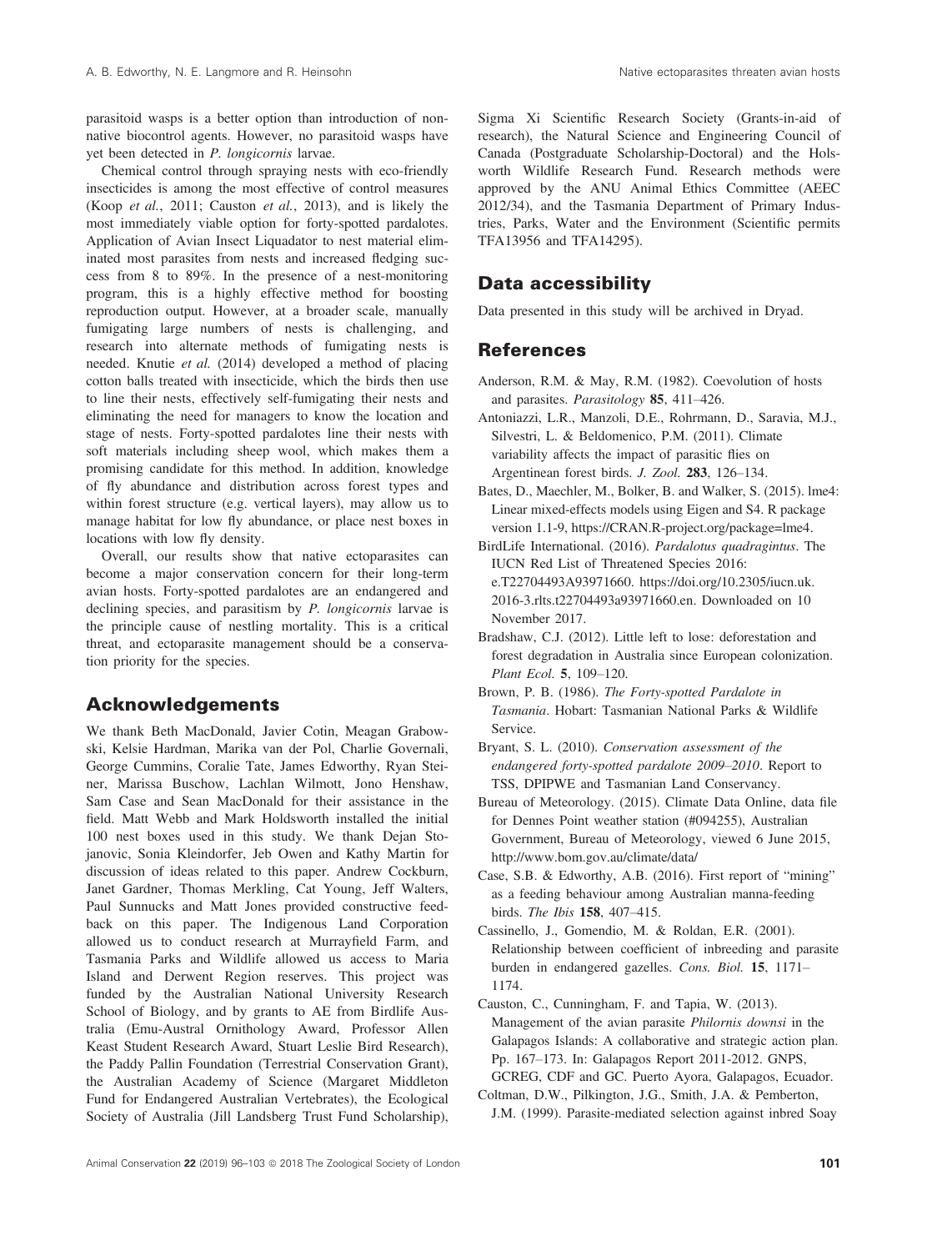sheep in a free-living, island population. Evolution 53, 1259–1267.

Department of the Environment (2018). Erythrura gouldiae in Species Profile and Threats Database, Department of the Environment, Canberra. Available from: [http://www.e](http://www.environment.gov.au/sprat) [nvironment.gov.au/sprat](http://www.environment.gov.au/sprat). Accessed Tue, 19 Jun 2018  $05:39:18 + 1000.$ 

Doerr, E.D. & Doerr, V.A. (2006). Comparative demography of treecreepers: evaluating hypotheses for the evolution and maintenance of cooperative breeding. Anim. Behav. 72, 147–159.

Edworthy, A.B. (2016a). Avian hosts, prevalence, and larval life history of the screwworm fly Passeromyia longicornis (Diptera: Muscidae) in southeastern Tasmania. Aust. J. Zool. 64, 100–106.

Edworthy, A. B. (2016c). Ecology and Conservation of Endangered Forty-spotted Pardalotes. PhD Thesis, The Australian National University.

Fensham, R.J. (1989). The pre-European vegetation of the Midlands, Tasmania: a floristic and historical analysis of vegetation patterns. J. Biogeogr. 16, 29–45.

Hajibabaei, M., Singer, G.A., Hebert, P.D. & Hickey, D.A. (2007). DNA barcoding: how it complements taxonomy, molecular phylogenetics and population genetics. Trends Genet. 23, 167–172.

Higgins, P. J. and Peter, J. M. (eds.) (2002). Handbook of Australian, New Zealand and Antarctic Birds. Volume 6: Pardalotes to Shrike-thrushes. Melbourne: Oxford University Press.

Hudson, P.J., Cattadori, I.M., Boag, B. & Dobson, A.P. (2006). Climate disruption and parasite–host dynamics: patterns and processes associated with warming and the frequency of extreme climatic events. J. Helminthol. 80, 175–182.

Kleindorfer, S. & Dudaniec, R.Y. (2016). Host-parasite ecology, behavior and genetics: a review of the introduced fly parasite Philornis downsi and its Darwin's finch hosts. BMC Zoology.<https://doi.org/10.1186/s40850-016-0003-9>.

Kleindorfer, S., Peters, K.J., Custance, G., Dudaniec, R.Y. & O'Connor, J.A. (2014a). Changes in Philornis infestation behavior threaten Darwin's finch survival. Curr. Zool. 60, 542–550.

Kleindorfer, S., O'Connor, J.A., Dudaniec, R.Y., Myers, S.A., Robertson, J. & Sulloway, F.J. (2014b). Species collapse via hybridization in Darwin's tree finches. Am. Nat. 183, 325–341.

Knutie, S.A., McNew, S.M., Bartlow, A.W., Vargas, D.A. & Clayton, D.H. (2014). Darwin's finches combat introduced nest parasites with fumigated cotton. Curr. Biol. 24, R355– R356.

Koop, J.A., Huber, S.K., Laverty, S.M. & Clayton, D.H. (2011). Experimental demonstration of the fitness consequences of an introduced parasite of Darwin's finches. PLoS ONE 6, e19706.

Kutz, S.J., Hoberg, E.P., Polley, L. & Jenkins, E.J. (2005). Global warming is changing the dynamics of Arctic host parasite systems. Proc. Royal Soc. B 272, 2571–2576.

Lafferty, K.D. & Kuris, A.M. (1999). How environmental stress affects the impacts of parasites. Limnol. Oceanogr. 44, 925–931.

Luck, G.W. (2001). The demography and cooperative breeding behaviour of the rufous treecreeper, Climacteris rufa. Aust. J. Zool. 49, 515–537.

Møller, A.P., Christe, P., Erritzøe, J. & Mavarez, J. (1998). Condition, disease and immune defence. Oikos 83, 301–306.

Møller, A.P., Arriero, E., Lobato, E. & Merino, S. (2009). A meta-analysis of parasite virulence in nestling birds. Biol. Rev. 84, 567–588.

Møller, A.P., Merino, S., Soler, J.J., Antonov, A., Badás, E.P., Calero-Torralbo, M.A., De Lope, F., Eeva, T., Figuerola, J., Flensted-Jensen, E. & Garamszegi, L.Z. (2013). Assessing the Effects of Climate on Host-Parasite Interactions: a Comparative Study of European Birds and Their Parasites. PLoS ONE 8, e82886.

Nelson, L. & Grzywacz, A. (2017). Passeromyia indecora causes hematophagous myiasis in captive-bred domestic pigeon (Columba livia domestica) squabs. Memoirs of the Queensland Museum: Nature 60, 172–173.

Noske, R.A. (1991). A demographic comparison of cooperatively breeding and non-cooperative treecreepers (Climacteridae). Emu 91, 73–86.

O'Connor, J.A., Sulloway, F.J., Robertson, J. & Kleindorfer, S. (2010). Philornis downsi parasitism is the primary cause of nestling mortality in the critically endangered Darwin's medium tree finch (Camarhynchus pauper). Biodivers. Conserv. 19, 853–866.

Owen, J.P., Nelson, A.C. & Clayton, D.H. (2010). Ecological immunology of bird-ectoparasite systems. Trends Parasitol. 26, 530–539.

Owens, I.P. & Bennett, P.M. (2000). Ecological basis of extinction risk in birds: habitat loss versus human persecution and introduced predators. PNAS 97, 12144– 12148.

Pinheiro, J., Bates, D., DebRoy, S. and Sarkar, D., & R Core Team (2016). nlme: Linear and Nonlinear Mixed Effects Models\_. R package version 3.1-124, URL: [http://CRAN.R](http://CRAN.R-project.org/package=nlme)[project.org/package=nlme.](http://CRAN.R-project.org/package=nlme)

Pont, A. C. (1974). A revision of the genus Passeromyia Rodhain & Villeneuve (Diptera: Muscidae). Bulletin of the British Museum (Natural History) Entomology, 30, 341–372.

R Core Team (2015). R: A language and environment for statistical computing. R Foundation for Statistical Computing, Vienna, Austria. URL<https://www.R-project.org/>.

Radwan, J., Biedrzycka, A. & Babik, W. (2010). Does reduced MHC diversity decrease viability of vertebrate populations? Biol. Conserv. 143, 537–544.

Rldpath, M.G. & Moreau, R.E. (1966). The birds of Tasmania: ecology and evolution. The Ibis 108, 348–393.

Tidemann, S.C., Lawson, C., Elvish, R., Boyden, J. & Elvish, J. (1999). Breeding biology of the Gouldian Finch Erythrura gouldiae, an endangered finch of northern Australia. Emu 99, 191–199.